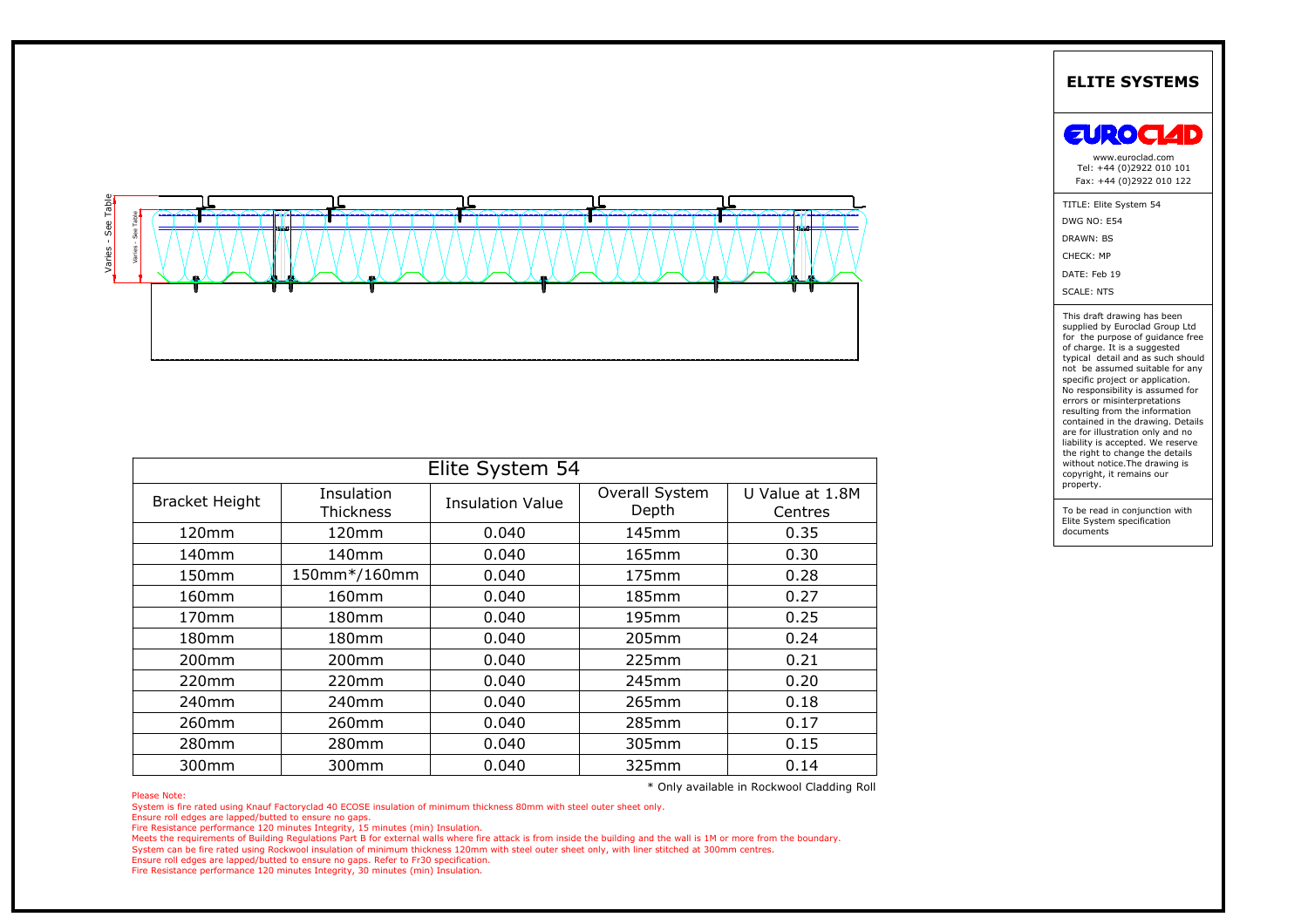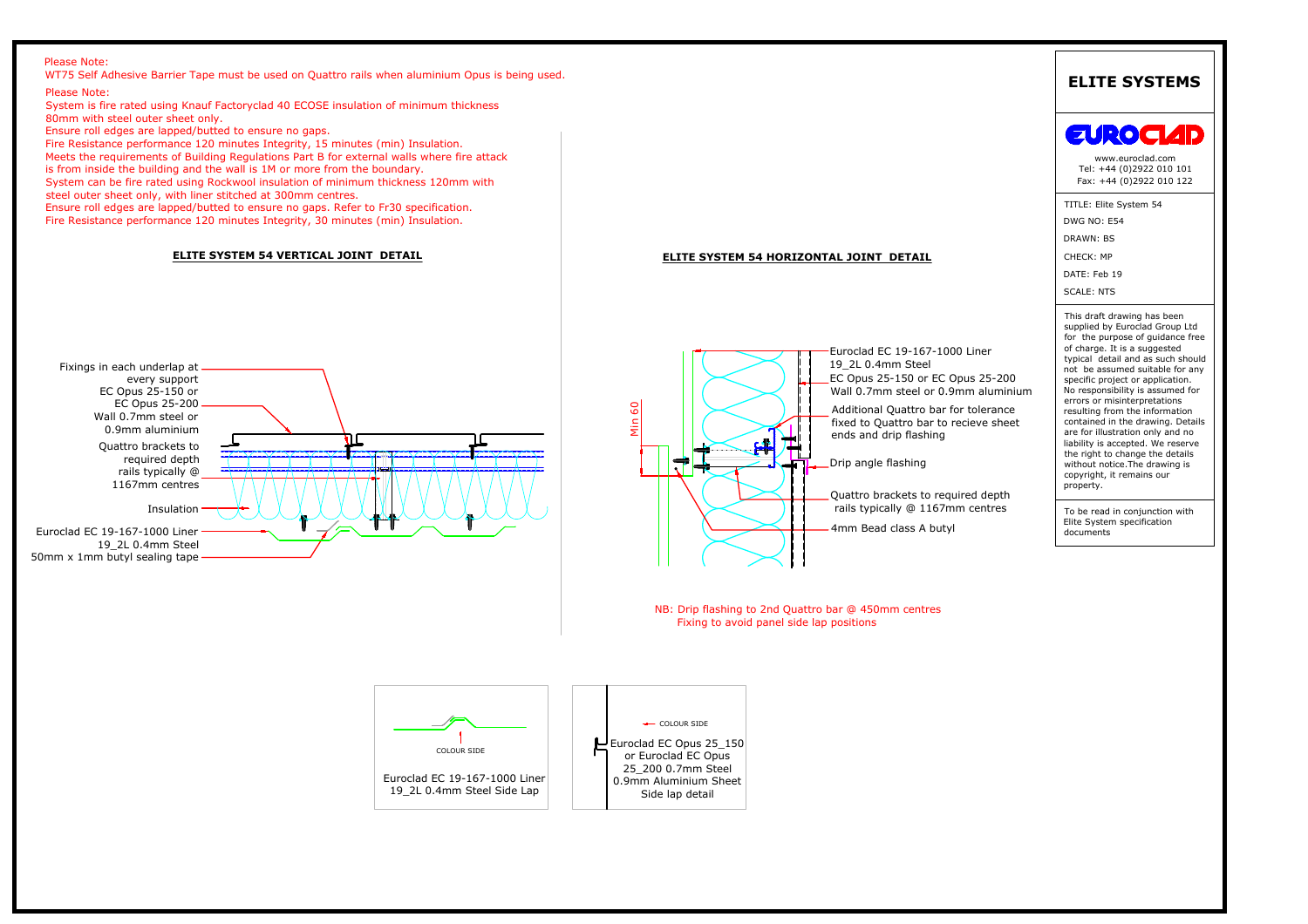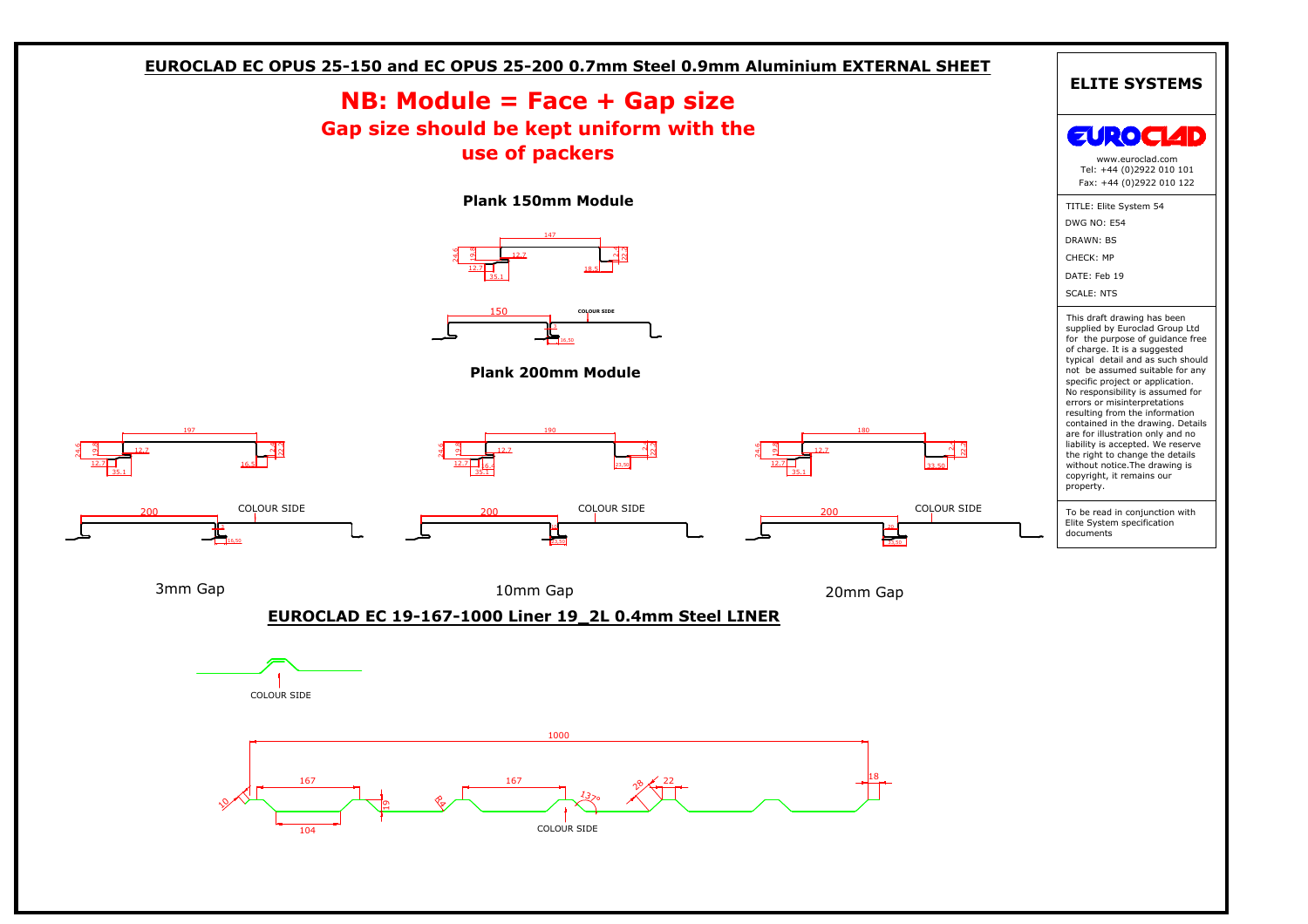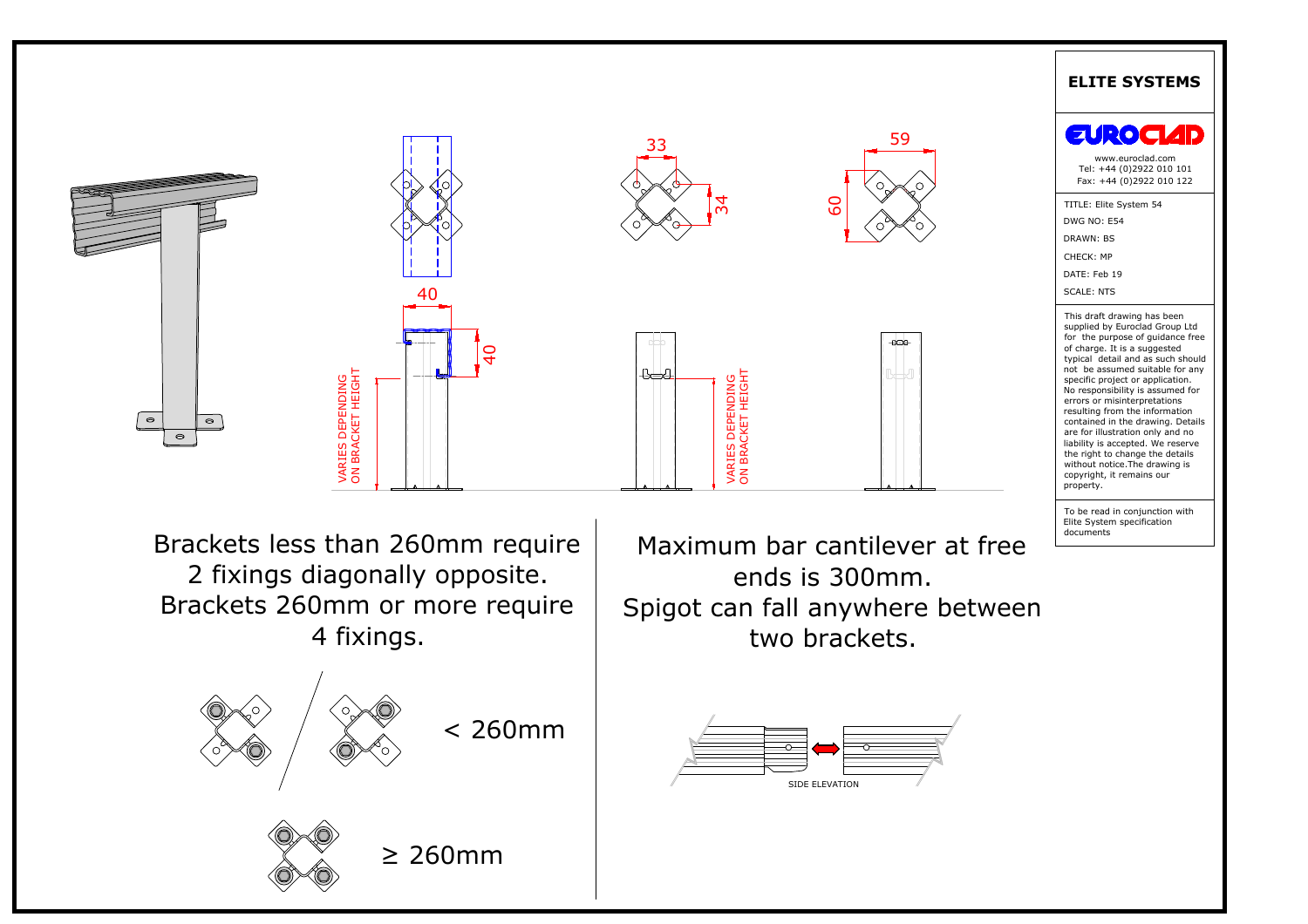



Insulation excluded for clarity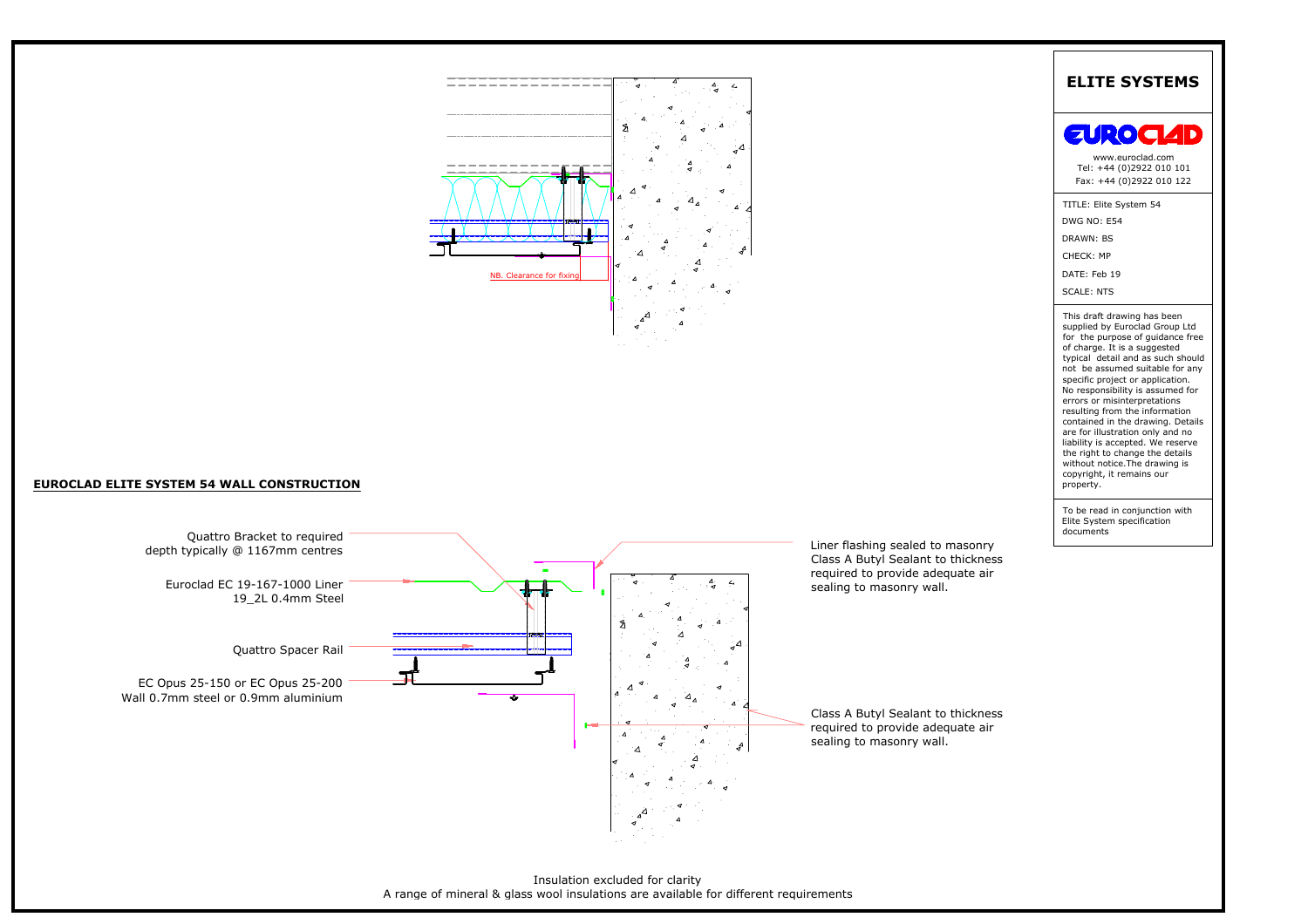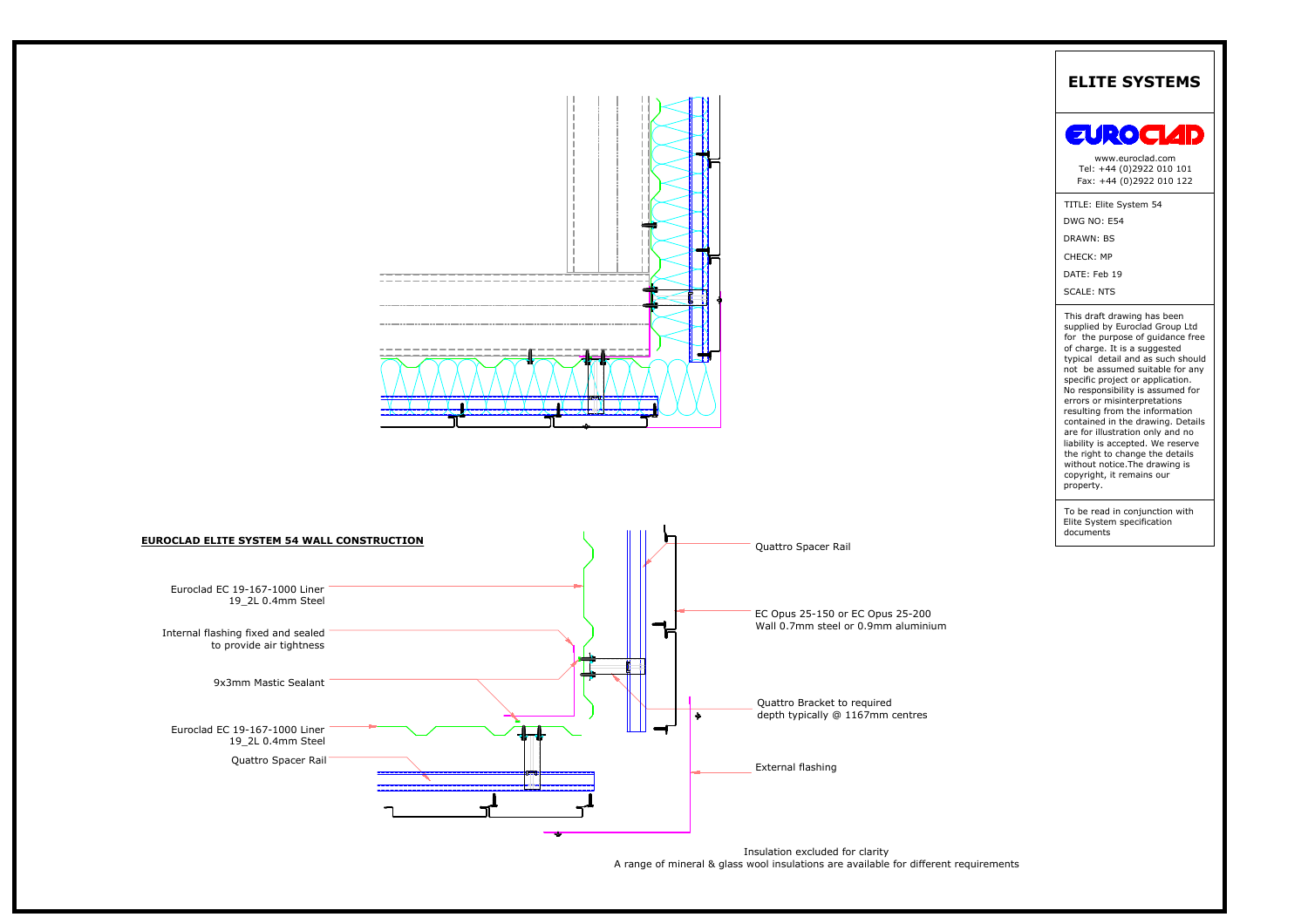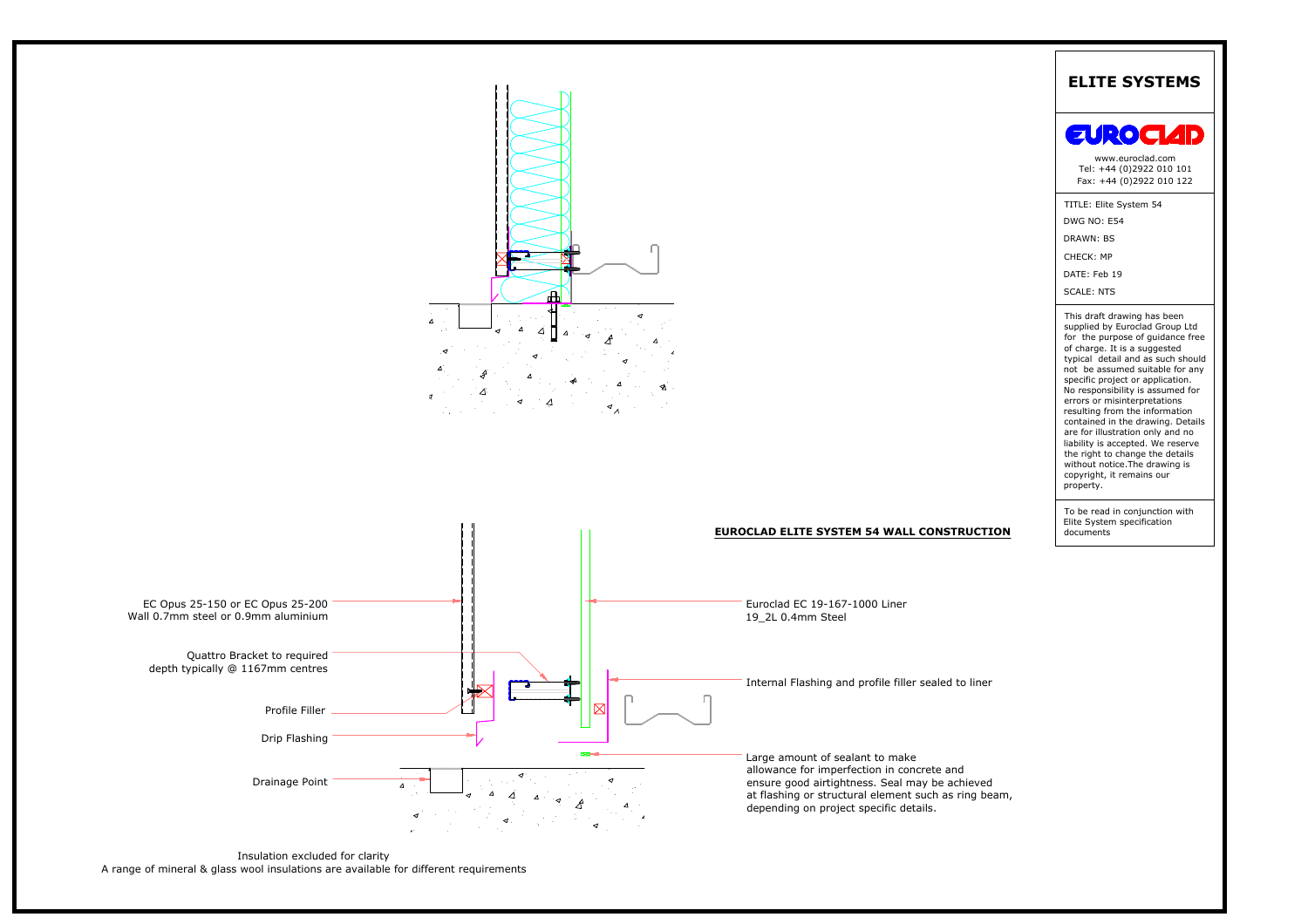



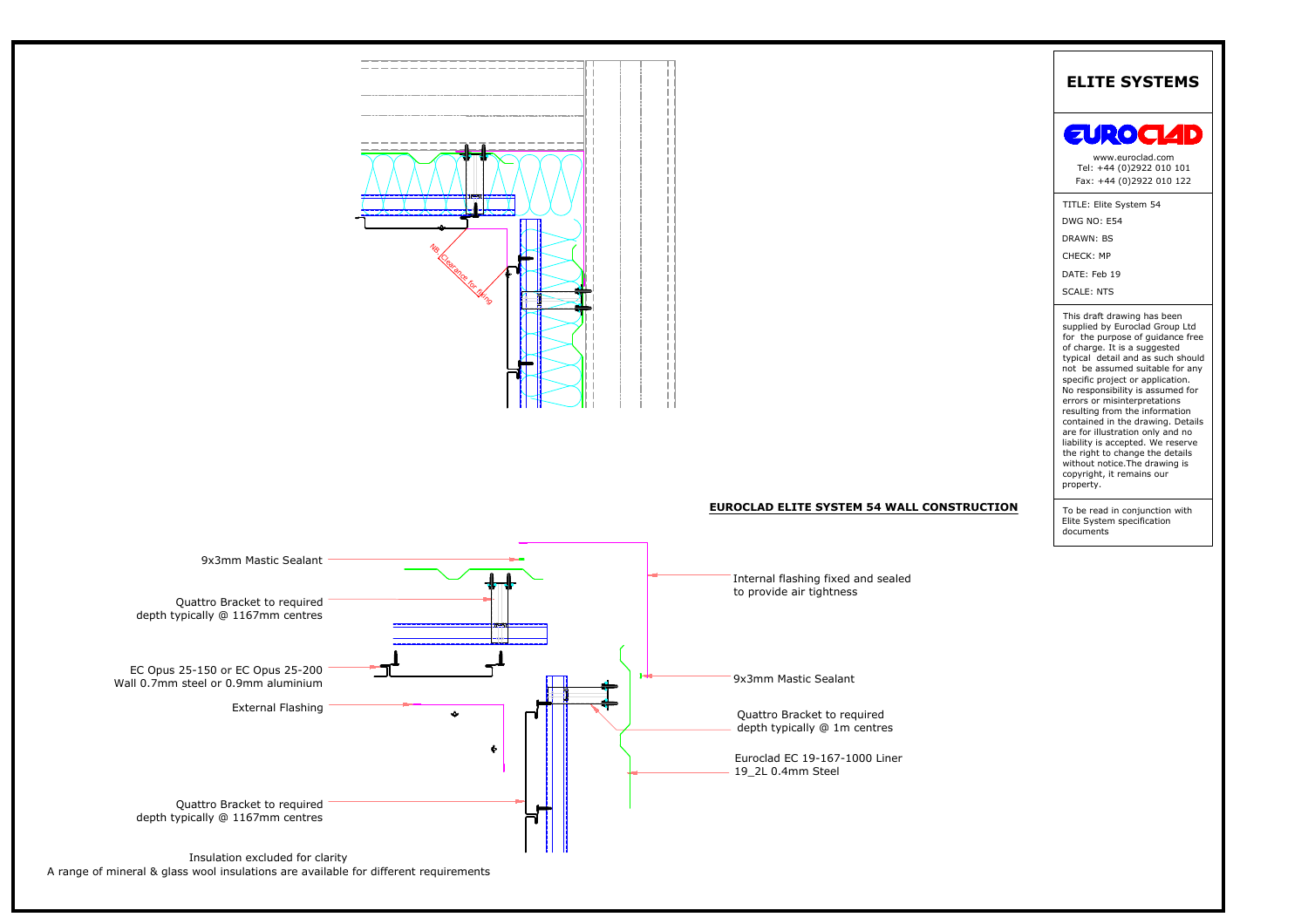

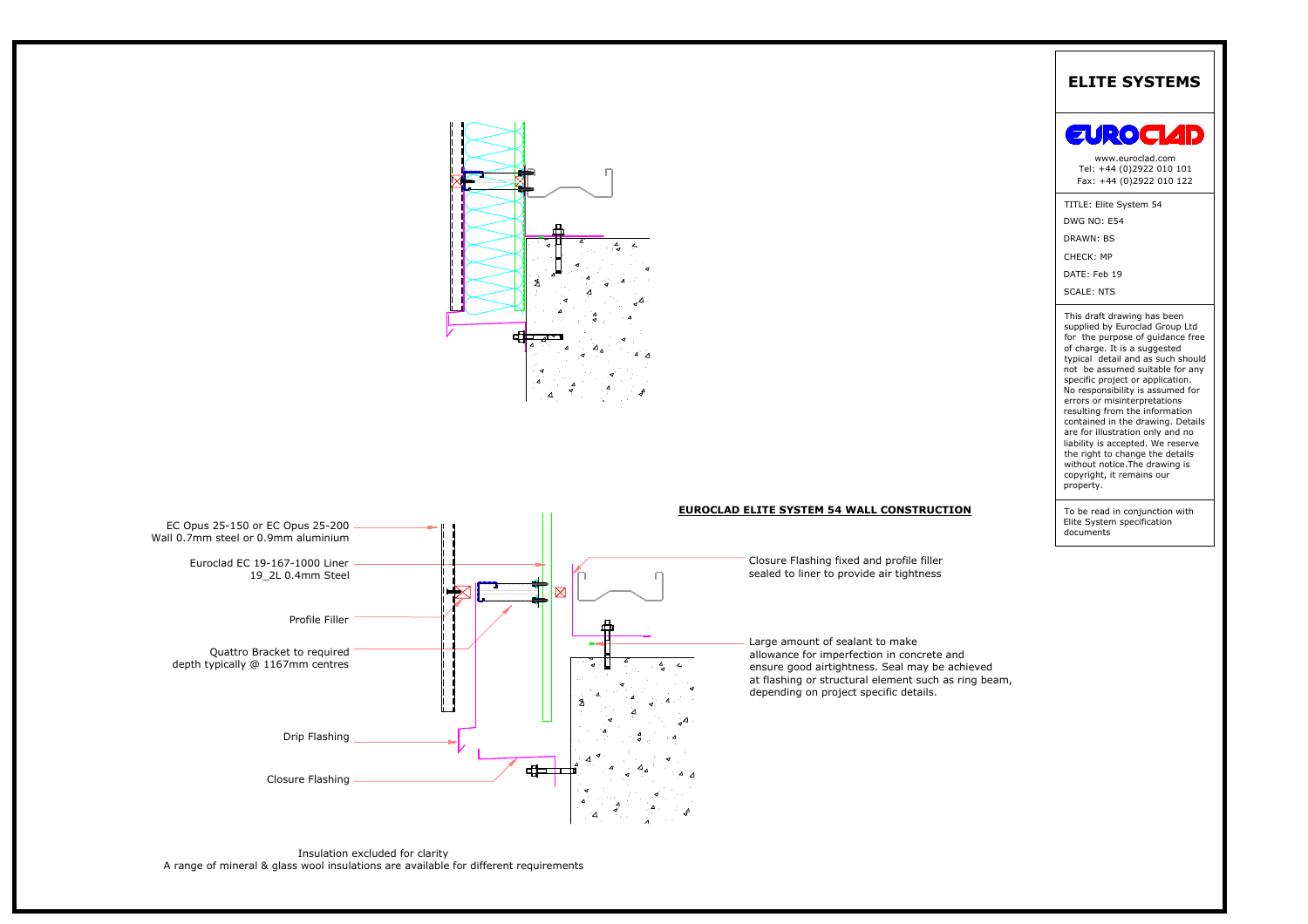



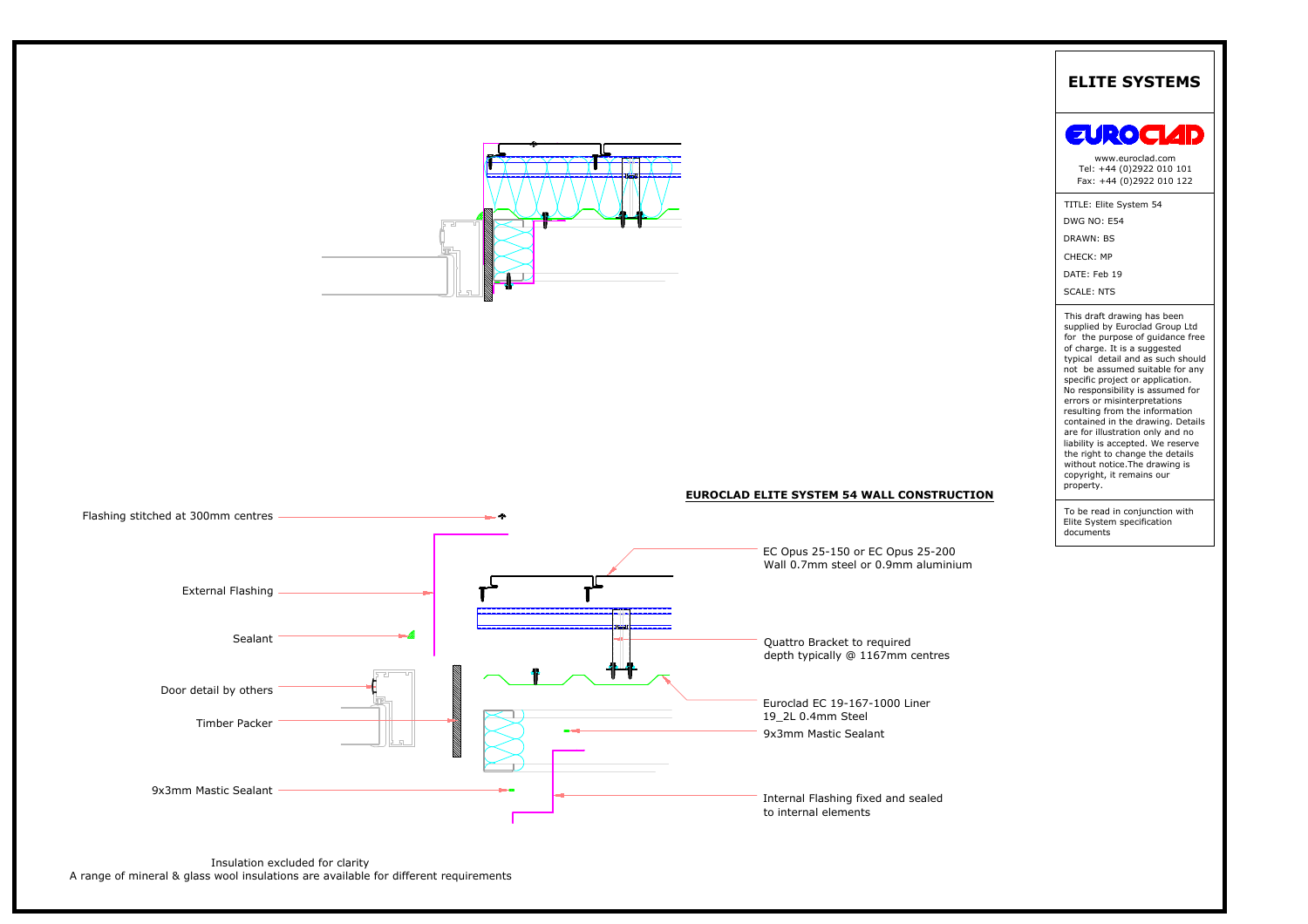

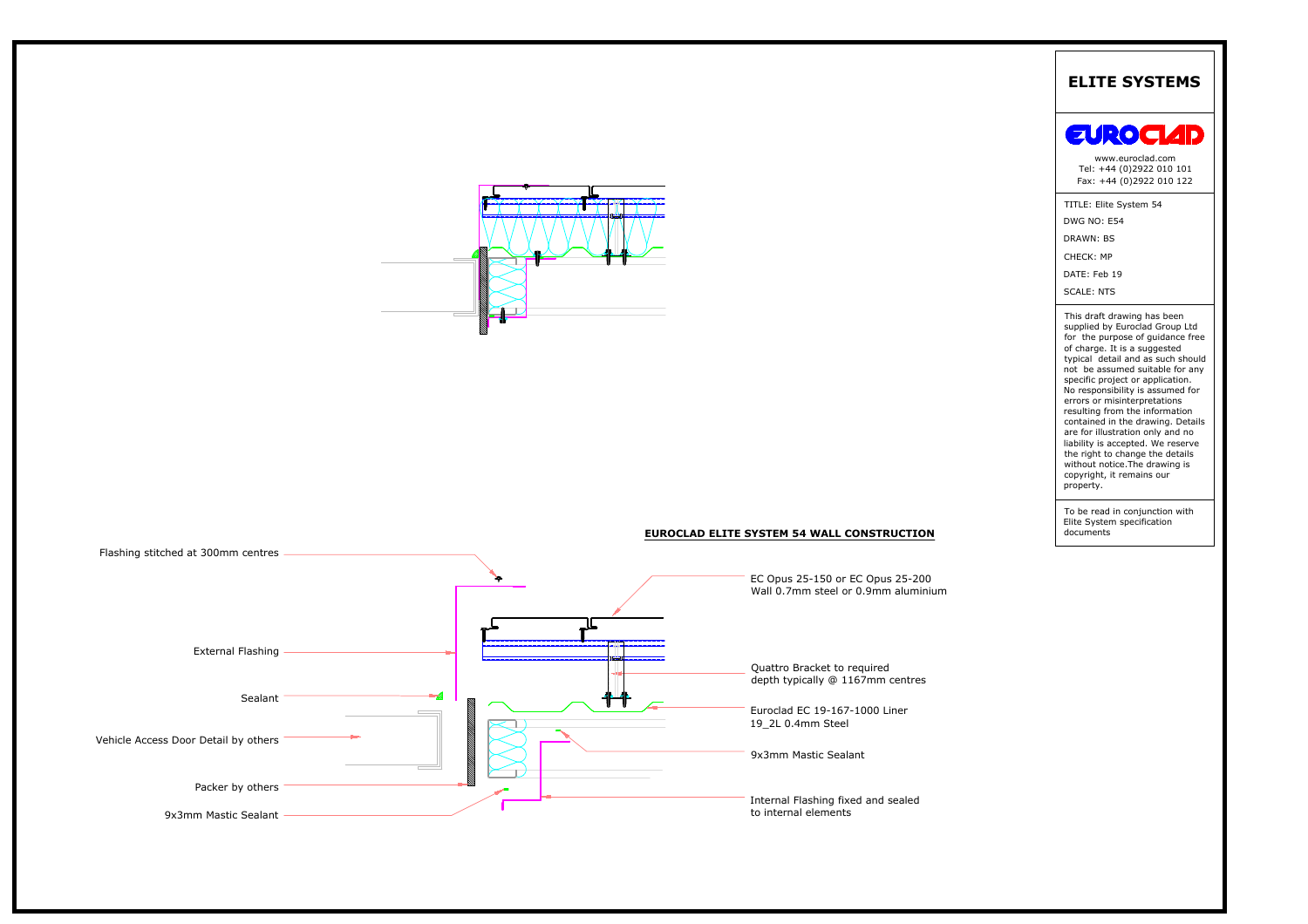

# **EUROCLAD ELITE SYSTEM 54 WALL CONSTRUCTION**



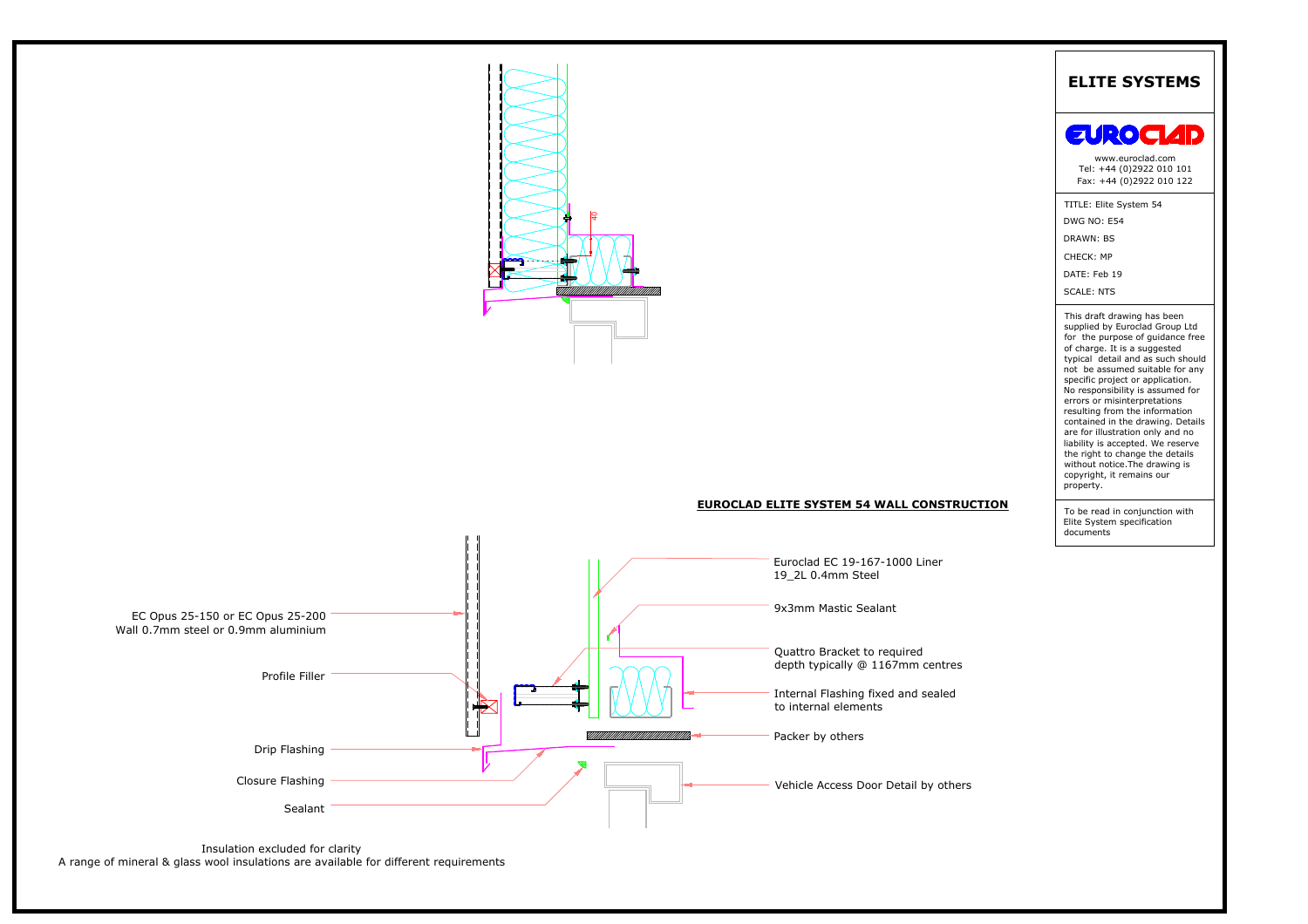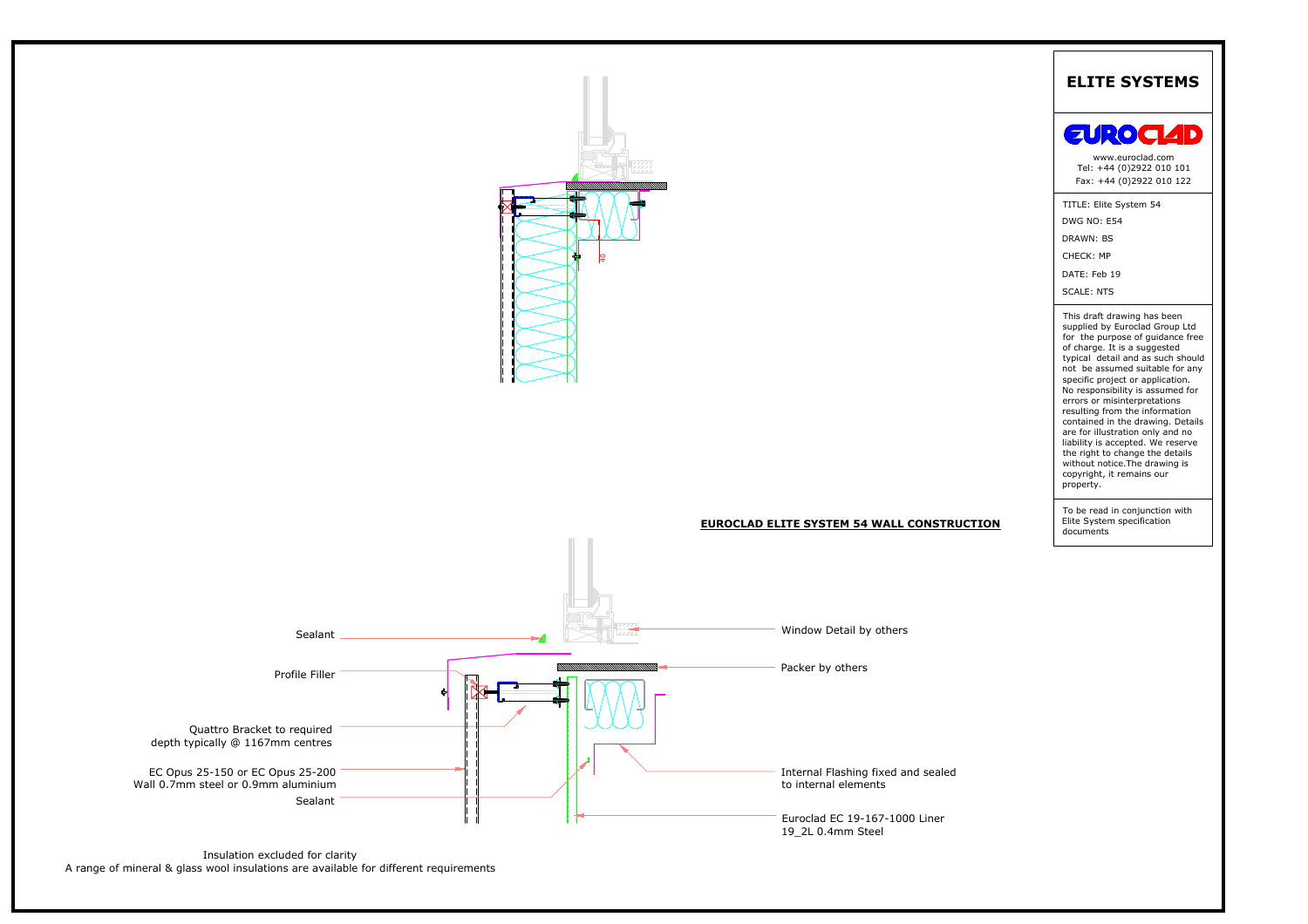

A range of mineral & glass wool insulations are available for different requirements